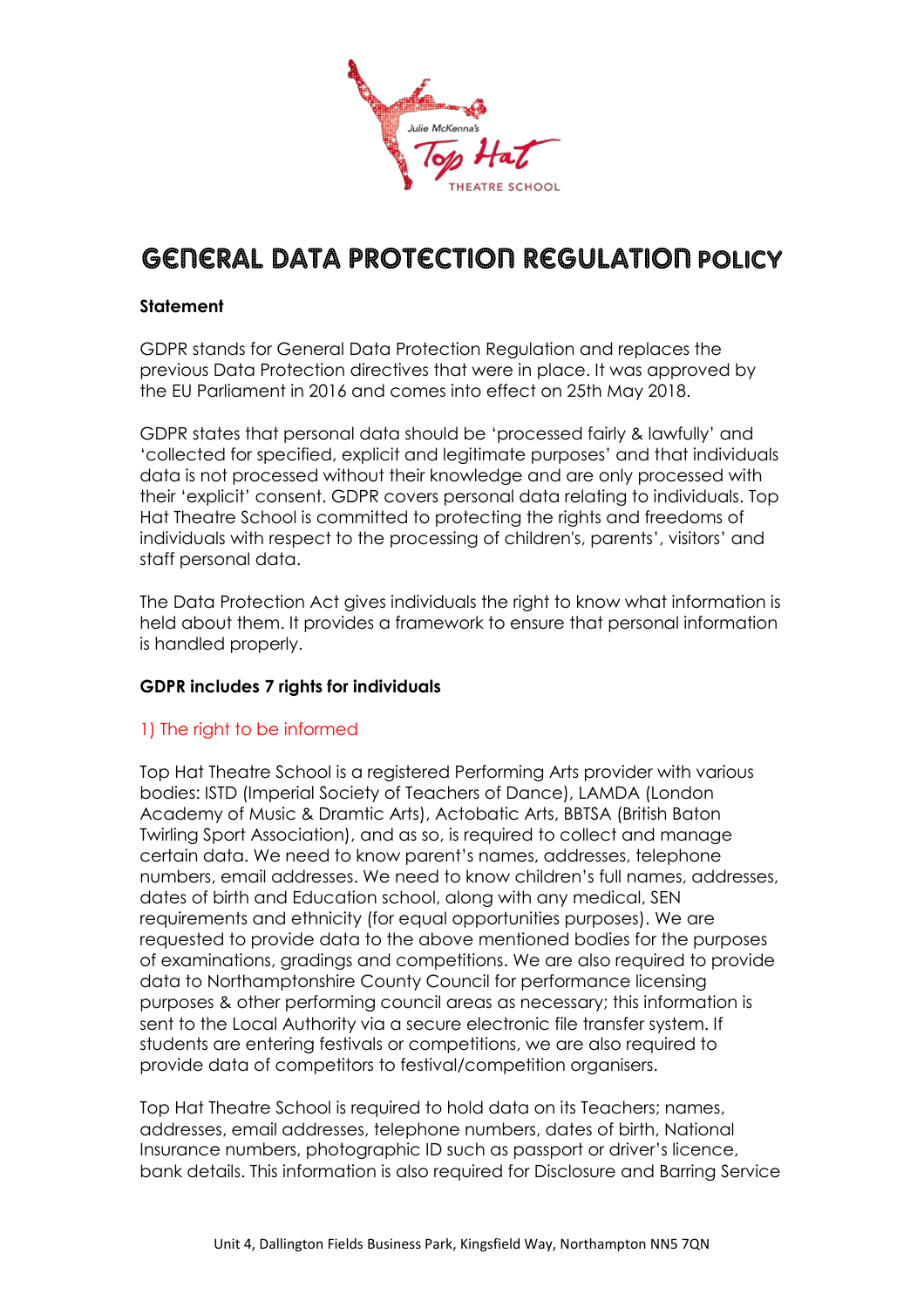

checks (DBS) and proof of eligibility to work in the UK. DBS Numbers and date of issue are also held on a central record.

For performances, we are required to ensure we have allocated Licensed Chaperones – we collect names, email addresses, telephone numbers, DBS certificate numbers and Chaperone Licence numbers which we store centrally electronically and are also requested to pass some information to Local Authorities for licensing and compliance purposes.

Top Hat Theatre School uses Cookies on its website to collect data for Google Analytics, this data is anonymous.

#### 2) The right of access

At any point an individual can make a request relating to their data and Top Hat Theatre School will need to provide a response (within 1 month). Top Hat Theatre School can refuse a request, if we have a lawful obligation to retain data but we will inform the individual of the reasons for the rejection. The individual will have the right to complain to the ICO if they are not happy with the decision.

#### 3) The right to erasure

You have the right to request the deletion of your data where there is no compelling reason for its continued use. However, Top Hat Theatre School has a legal duty to keep children's and parents details for a reasonable time, Top Hat Theatre School retain these records for 3 years after leaving, children's accident and injury records for 19 years (or until the child reaches 21 years), and 22 years (or until the child reaches 24 years) for Child Protection records. Staff records must be kept for 6 years after the member of staff leaves employment, before they can be erased. This data is archived securely onsite and shredded after the legal retention period or stored electronically on devices with security password protection.

#### 4) The right to restrict processing

Parents, visitors and staff can object to Top Hat Theatre School processing their data. This means that records can be stored but must not be used in any way, for example reports or for communications.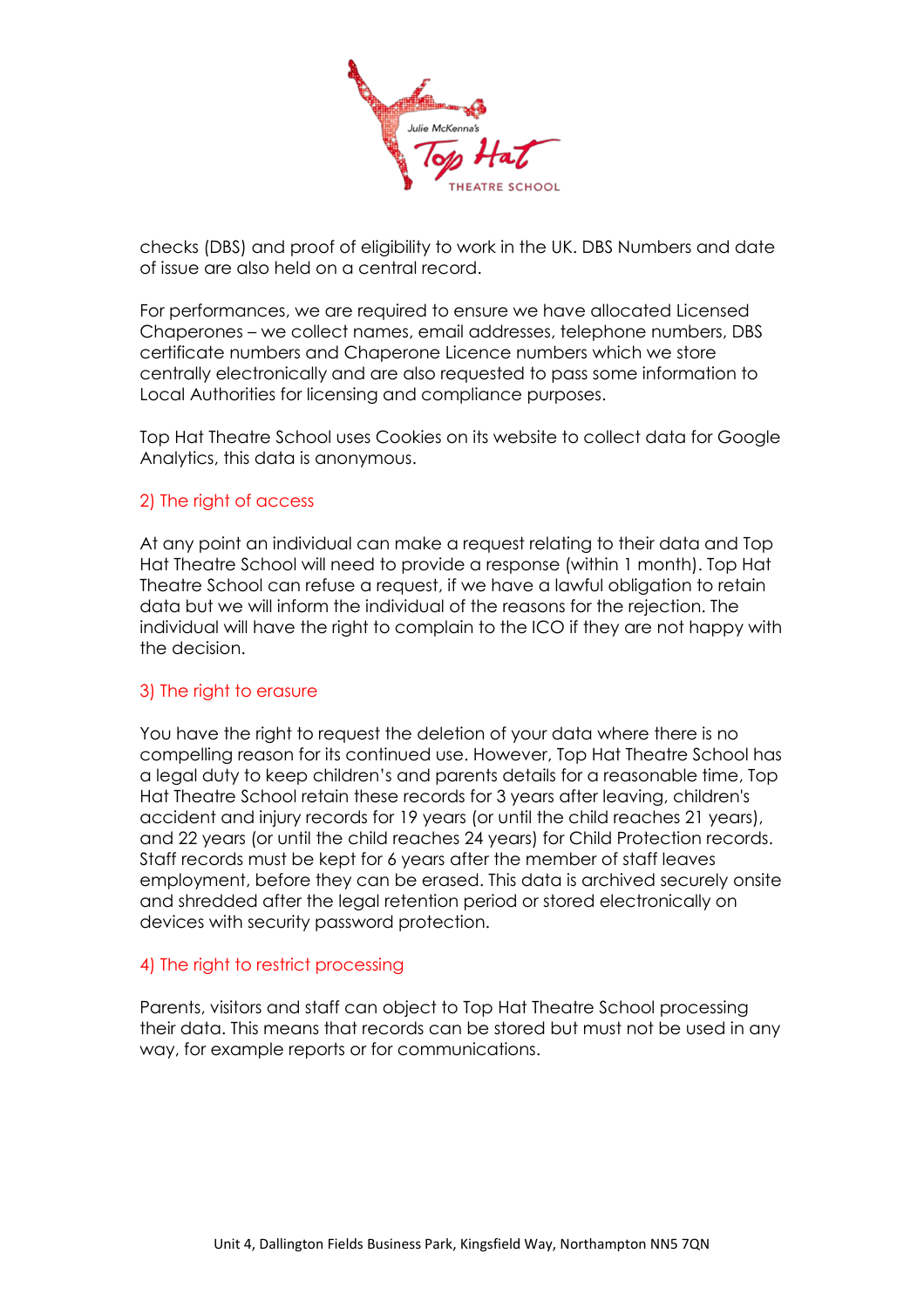

# 5) The right to data portability

Top Hat Theatre School requires data to be transferred from one IT system to another; such as from Top Hat Theatre School to the Local Authority, for performance BOPA licences, and dance Associations for examinations. These recipients use secure file transfer systems and have their own policies and procedures in place in relation to GDPR.

## 6) The right to object

Parents, visitors and staff can object to their data being used for certain activities like marketing or research.

## 7) The right not to be subject to automated decision-making including profiling.

Automated decisions and profiling are used for marketing based organisations. Top Hat Theatre School does not use personal data for such purposes.

#### **Storage and use of personal information**

All paper copies of children's and staff records are kept in a locked office at Top Hat Studios. Members of staff can have access to these files but information taken from the files about individual children is confidential and apart from archiving, these records remain on site at all times. These records are shredded after the retention period.

Information is gathered via and stored electronically on DanceBiz, Jotform and Google Forms, all of which are GDPR compliant software. Members of staff have access to information stored on DanceBiz via various devices, all of which are data protected and with individual passcodes. Information stored about individual children is confidential and used by teachers for the purpose of class registers, medical information and emergency contact details.

Top Hat Theatre School collects a large amount of personal data every year including; names and email addresses of those on the waiting list. These records are deleted if the child does not attend or added to the child's file and stored appropriately.

Information regarding families' involvement with other agencies is stored both electronically (password protected) and in paper format, this information is kept in a locked office at Top Hat Theatre Studios. These records are shredded after the relevant retention period.